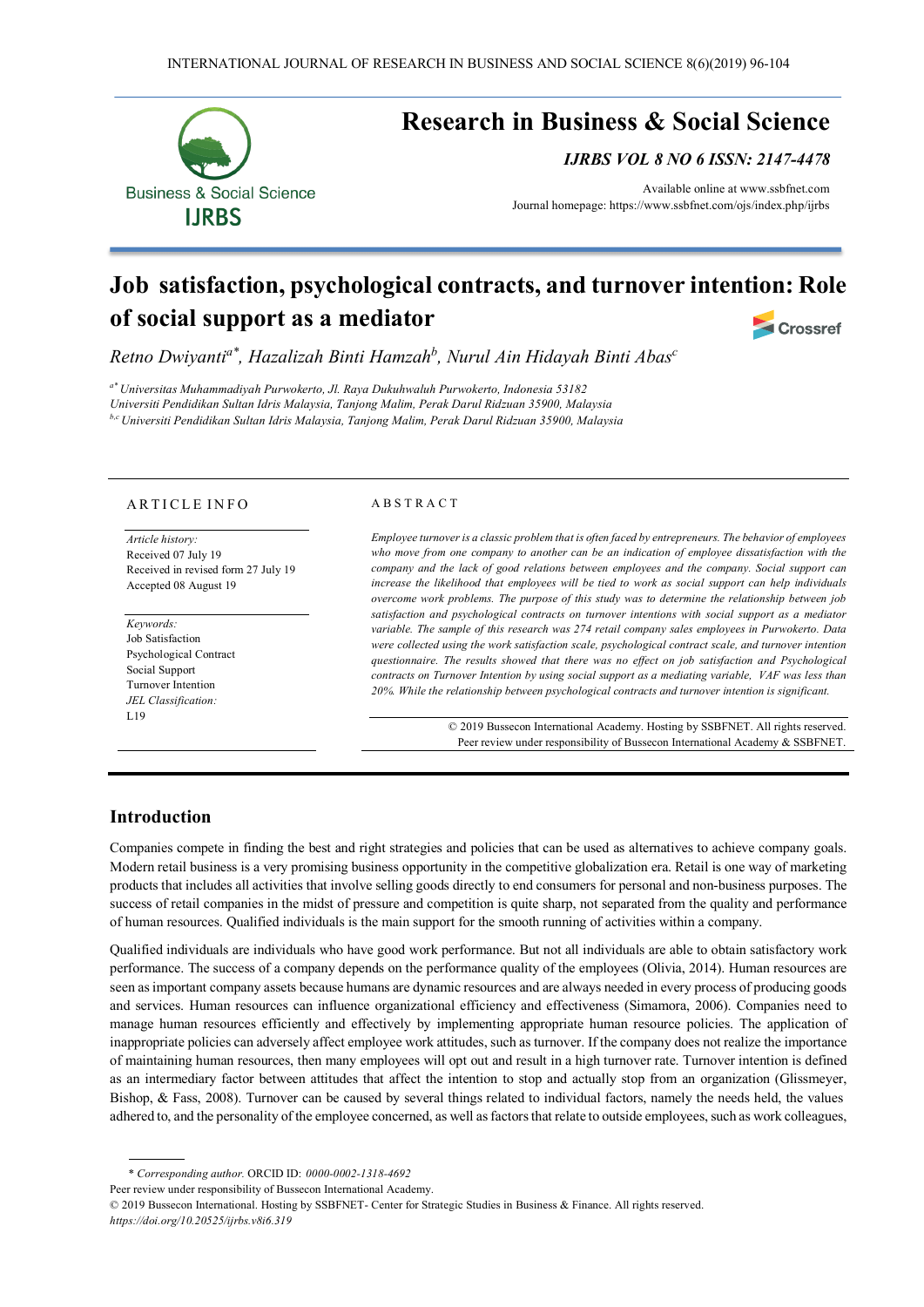superiors, and applicable company policies. Tnay et al. (2013) stated that in the current work environment, the subject matter of employee turnover has increased tremendously.

The purpose of this study was to determine the relationship between job satisfaction and psychological contracts on turnover intentions with social support as a mediator variable. The sample of this research was 274 retail company sales employees in Purwokerto. Data were collected using the work satisfaction scale, psychological contract scale, and turnover intention questionnaire. This study continues with a literature review of theoretical and empirical studies in the field. Additionally, the research methodoly has been developed in the research and method part. Following this section, research findings and implications are presented. Finally, the study concludes with major key points and recommendations in the last part.

## **Literature Review**

Human resources are seen as important company assets because humans are dynamic resources and are always needed in every process of producing goods and services. Human resources can influence organizational efficiency and effectiveness (Simamora, 2006). Companies need to manage human resources efficiently and effectively by implementing appropriate human resource policies. The application of inappropriate policies can adversely affect employee work attitudes, such as turnover. If the company does not realize the importance of maintaining human resources, then many employees will opt out and result in a high turnover rate. Turnover intention is defined as an intermediary factor between attitudes that affect the intention to stop and actually stop from an organization (Glissmeyer, Bishop, & Fass, 2008). Turnover can be caused by several things related to individual factors, namely the needs held, the values adhered to, and the personality of the employee concerned, as well as factors that relate to outside employees, such as work colleagues, superiors, and applicable company policies. Tnay et al. (2013) stated that in the current work environment, the subject matter of employee turnover has increased tremendously. This is reinforced by the results of a survey at one retail company in Purwokerto which also showed a high turnover rate, shown in table 1.

| Month                   | <b>Number of Turnovers</b> |
|-------------------------|----------------------------|
| April                   | 25 %                       |
| $\overline{$ May        | 8 %                        |
| $\frac{1}{\text{June}}$ | $0\%$                      |
| July                    | $8\%$                      |
| <b>August</b>           | 33 %                       |
| September               | 25 %                       |

| Table 1: Turnover of PT X Employees in 2017 |  |  |
|---------------------------------------------|--|--|
|---------------------------------------------|--|--|

**Source:** PT X Personnel *Section*

Harnoto (Sianipar & Haryanti, 2014) states that turnover intentions are characterized by various things involving increased absenteeism, being lazy to work, increasing violations of work order, increasing protests against superiors and positive behavior that is very different from usual. According to Ghiselli, Lopa, and Bai (2001), the most important construction in trying to understand turnover is job satisfaction. As stated by Hom and Griffeth (1995), the relationship between satisfaction and absence is weaker than the relationship job satisfaction and intention to move.

Job satisfaction and dissatisfaction is a function of the relationship that is felt between what someone wants from someone's work and what he feels like an offer or obligation. As stated by Robbins and Judge (2013), when people talk about employee attitudes, they usually mean job satisfaction. Job satisfaction means having positive feelings about a job. Job satisfaction is a very important issue for researchers of organizational behavior because someone with a high level of job satisfaction feels positive feelings about his work. However, people with low levels have negative feelings.

Studies in the retail sector have also shown a similar pattern of findings. Arnold and Landry (2006) and Saks (2006) for example, found a negative and significant relationship between job satisfaction and turnover intentions. Similarly, job dissatisfaction has been found to be positively and significantly related to turnover intentions among retail employees (Menon, 1994). Overall, although limited, studies in the retail context have drawn some things similar to findings from other industries. In general, research on job satisfaction and turnover intentions has consistently provided evidence that dissatisfied employees tend to have the intention to leave their organizations and seek alternative employment. If opportunities are not available at any given time, employees may be emotionally or mentally "withdrawn" from the organization (Lok and Crawford, 2004). This is certainly not desirable for customeroriented retail businesses because research has found that the level of employee satisfaction is positively related to customer satisfaction (Rogers, et al., 1994).

Turnover intention is defined as an intermediary factor between attitudes that influence the desire to stop and actually quit an organization (Glissmeyer, Bishop, & Fass, 2008). According to Bunderson, 2001; Lum, Kervin, Clark, Reid, & Sirola, 1998; Raja et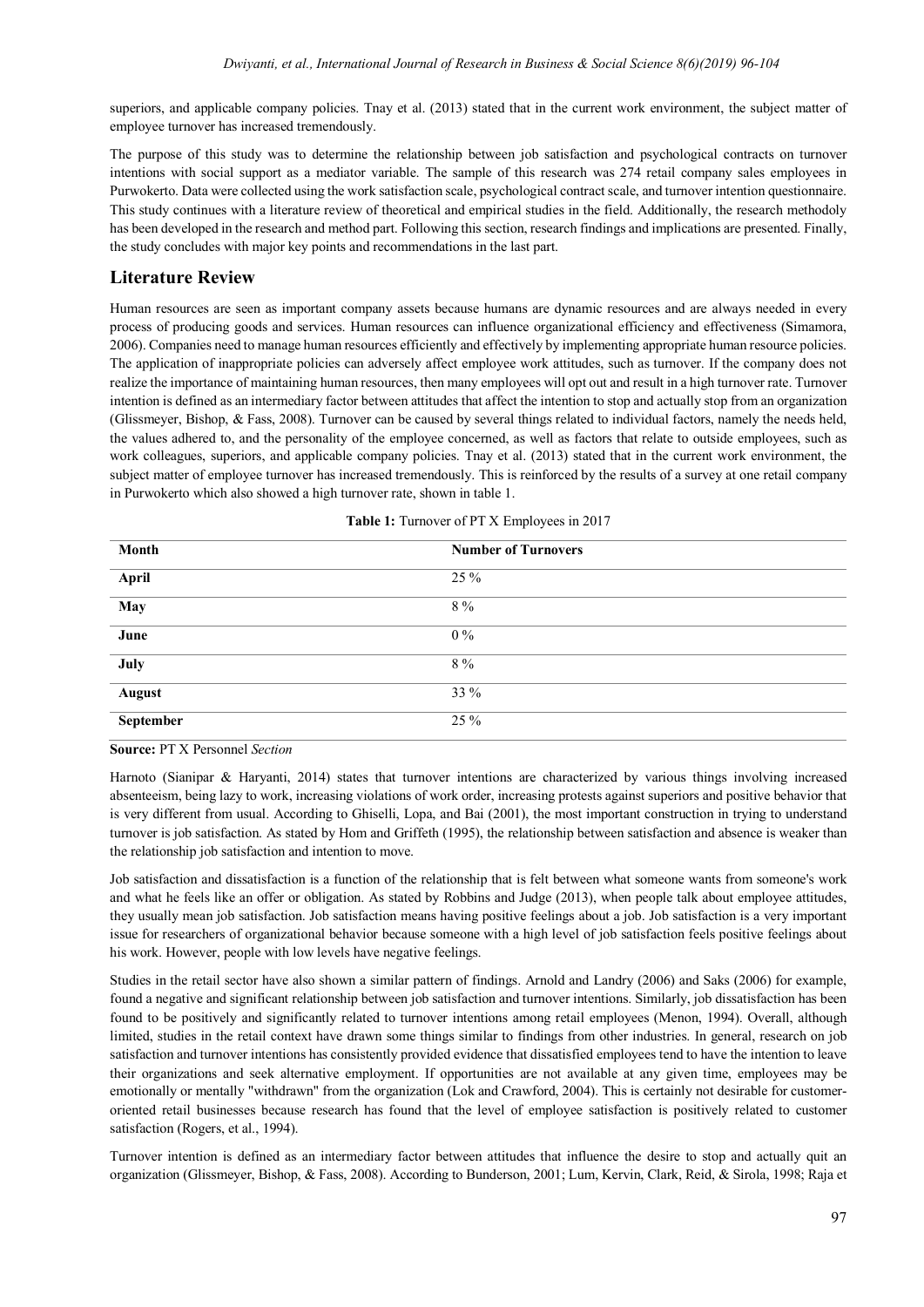al., 2004; Robinson & Rousseau, 1994; Shore & Barksdale, 1998; Tekleab et al., 2005) one of the factors that cause turnover intentions is a violation of psychological contracts. When employees consider their employer to violate a psychological contract, they view their relationship with their boss as unbalanced (Stoner et al., 2011).

Psychological contracts are needed to improve reciprocal relationships between leaders and employees because if there are employees with high psychological contracts, the consequence is that it will increase productivity and success. Denisi, Cafferly and Meglino (in Hui, et al., 2000) state that supervisors will pay more attention to subordinates' real behavior than unrealistic behavior. Psychological contracts are understood as a tangible form of employee contributions. Employees who exhibit high psychological contracts can receive prizes in the form of high rankings by supervisors (eg promotion opportunities) rather than employees showing low-level psychological contracts. Psychological contracts are defined as employee perceptions of the realization of reciprocal obligations to the company, and mutual benefits. A psychological contract is a reciprocal bonding relationship between workers and employers (Rosseau, 1989).

Researchers Firth, Mellor, Moore, and Loquet (2004), believe that intention is the most urgent determinant of actual behavior. The study found that the behavior carried out individually to stop was more likely to leave the organization. Gregory, et al (2007) supports the idea that turnover intention has been found to be a strong predictor of personnel turnover in the industry and theoretically believed to be an important antecedent for turnover.

Social support can be the best way to increase self-confidence and self-esteem. Social support can increase the likelihood that staff members will be tied to the job (Lambert et al., 2010). Family and friend social support relate to the perception by staff that other important non-work people care and help them in work problems (Lambert et al., 2010). Family and friends are the main social support for people outside the workplace (Adams, King, & King, 1996). This form of support can help individuals overcome work problems (Kurtz, 2008). In addition, having positive social support from family and friends about work can lead to positive feelings about their lives and work (Kwok, Cheng, & Wong, 2014).

Based on the description above, turnover intentions are very important to be examined based on factors of job satisfaction and psychological contracts, and social support as mediator variables.

#### **Turnover Intention**

Turnover intention is one's behavioral intention to quit. According to Bigliardi, Petroni and Ivo Dormio (2005) intention to leave refers to individuals perceivedlikelihood that they will be staying or leaving the employer organization. Employees with high withdrawal intentions from the organisation subjectively assess that they will be leaving the organisation in the near future (Mowday, *et al*.,1982). Intention to depart from an occupation is a much more difficult decision than to leave the job (Blau, 2000).

Meanwhile Souza-Poza and Sousa-Poza (2004) defined 'intent to leave' as thereflection of the (subjective) probability that an individual will change his or job within a certain time period and is an immediate precursor to actual turnover. Johnsrud and Rosser (1999) and several studies found that researchers always used intention as a proxy for actual turnover because of difficulties to study it (Steers, 1981). The validity of studying intentions in the workplace can be also be drawn from Sager (1991) longitudinal study of sales people in which intention to quit has found to discriminate effectively between leavers and stayers.

Researchers such as Ajzen and Fishbein (1990); Igabaria and Greenhouse (1992)cited from Firth, Mellor, Moore and Loquet (2004); believed that intentions are themost immediate determinants of actual behaviour. The study found that, the moreindividual implemented behaviour to quit the more likely he/she will leave the organization. Gregory (2007) supported the idea that behavioural intention to quit has been found to be strong predictor of personal turnover across industries and theoretically is believed to be an important antecedent to turnover.

According to Steers and Mowday (1981), individuals' turnover decision, generally,have been characterized as rational choices individual make regarding their currentjob and organization.Park and Kim (2006) added, a worker's intentions to leave an organization includemere thoughts of quitting the organization (thinking and quitting), and statementsby the worker that he/she actually wants to leave the organization (intent to leave).Nevertheless, behavioural intention to quit has found to be strong predictor ofpersonnel turnover across industries and theoretically is believed to be importantantecedent to turnover (Gregory *et. al*. 2007).

Turnover intention is the final stage before the actual turnover takes place. Arnoldand Feldman (1982) supported the idea that turnover intention is the final cognitivevariable immediately preceding and having direct casual impact on turnover. Bigliardi, Petroni and Ivo Dormio (2005), indicated that turnover is motivated bythe dissatisfaction of the individual with some aspect of the work environment (including the job, co-workers or organization), or the organization with someaspect of the individual, such as poor performance or attendance. Hence, an employee with high withdrawal intention to leave the organization might finally leave his / her occupation.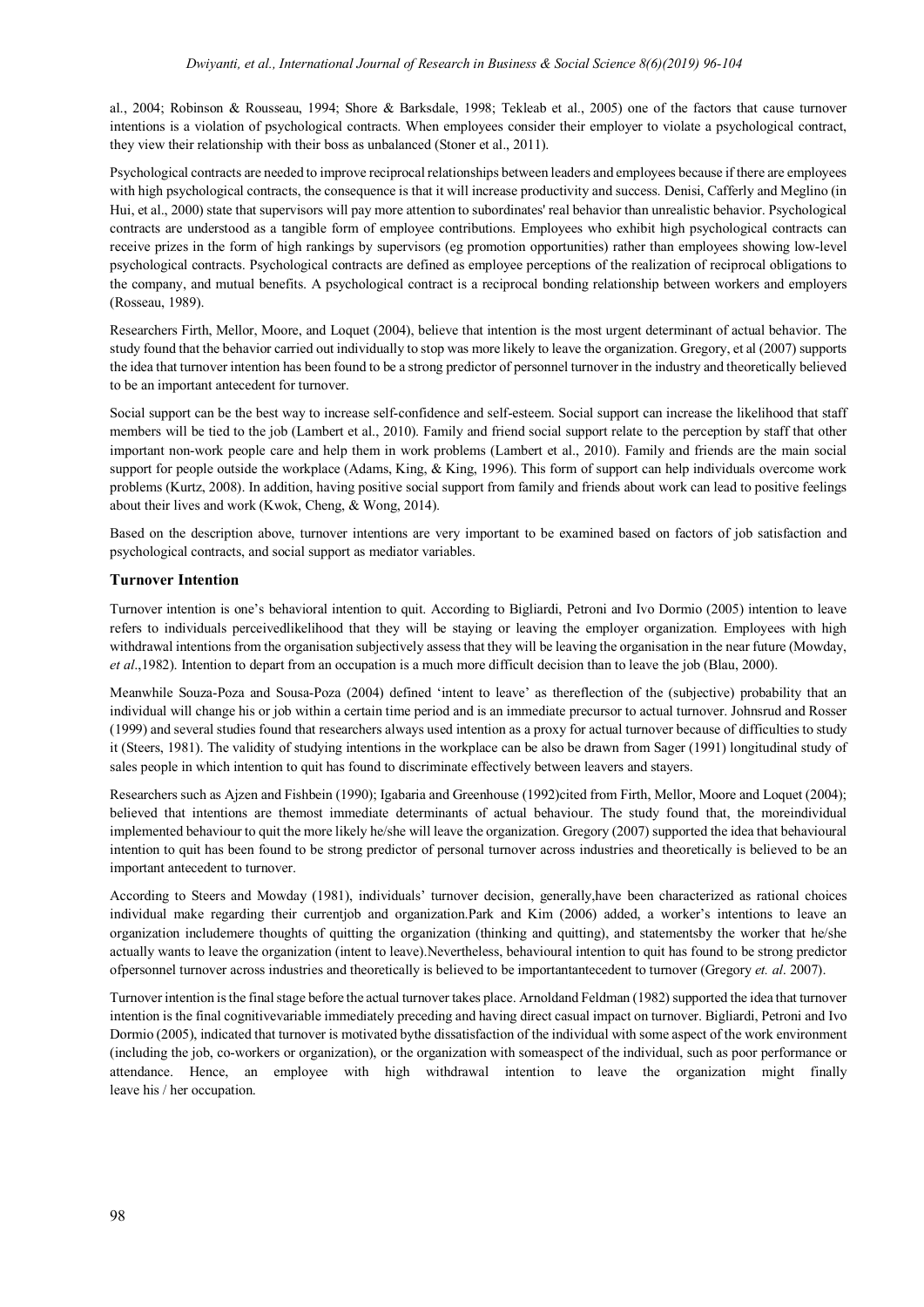### **Job Satisfaction**

Locke (1976) defines job satisfaction as "a pleasurableor positive emotional state resulting from the appraisalof one's job or job experiences". Weiss (2002)contends job satisfaction is the summative positive and negative emotions arising from the job. Simply, job satisfaction is "the extent to which people like their jobs" (Spector,1996).While job satisfaction is deemed an attitude rather than a behavior, Robbins(2001) also defined it as a general attitude toward one's job; the differencebetween the level of reward workers receive and the level of reward they believethey should receive.

Job satisfaction refers to an emotional state of mind that reflects an affective reaction to the job and work situation (Dipboye *et al.*, 1994). An employee tends to react negatively towards their job which caused withdrawal of behaviour and feeling de-motivated towards their work function. Thus, job satisfaction is the positive and negative feelings and attitudes the people hold about the job (Schultz & Schultz, 1994) i.e. to the extent a person satisfies or dissatisfies in doing their work. Loke, 1976 defined job satisfaction as pleasurable or positive personal state resulting from the appraisal of one's job experiences. Therefore, keeping one person happy in their work is intuitively appealing to employers in any organization.

Job satisfaction is seen as consisting satisfaction with different aspects of the joband work situation (Falkenburg & Schyns, 2007). Job satisfaction also can be seenas a result of a behavioural cycle; it can be seen as a cause of behaviour; or it canbe seen as a part of a regulation system in which the evaluation of result leads to decisions concerning whether or not changes are made (Thierry, 1998).

As stated by Schultz and Shultz, job satisfaction is influenced by many workrelated factors and it depends on the workers' sense of fulfilment that they get from their daily work. This is supported by Carrell, Kuzmits and Elbert (1992) that the work itself, co-workers, supervision and opportunities to grow mostly influence the job satisfaction of the workers. The recent research done by Seta *etal*. (2000) also found that the nature of the works, the reward systems, relation with co-workers and supervision would contribute to the job satisfaction.

## **Psychological Contract**

Many researchers have sought to define a psychological contract and most of these definitions have echoed similar themes, which include expectations, beliefs,reciprocity, and obligations. For the purpose of this research, the definition that willbeutilized states that a psychological contract is an employee's belief in a reciprocalobligation between the employee and the organization (Rousseau, 1989). Researchershave agreed that a psychological contract is subjective in nature in that it depends on theemployee's point of view regarding what obligations the organization must fulfill (Rousseau, 1995). As Rousseau (1989) contends, thiscontract becomes an essential element to the relationship between the employee and theorganization because it affects employee job outcomes.

The development of a psychological contract begins with subjective points of view that the job applicant holds and can be predicated by the belief that there will be

reciprocity once the job applicant is hired (Hess &Jepsen, 2009). Rousseau (1989) first defined the nature of a psychological contract, how a contract develops and evolves, what is needed to maintain a contract, and how a psychological contract can be violated. Rousseau noted that during the initial development of a psychological contract, the organization has either paid for or has offered some sort of consideration in exchange for the promise that the employee will reciprocate. An example of this initial exchange would be the early interaction between the job applicant and the organization in which there is an offer of a job and the job applicant's acceptance of employment. The promises and consideration are both subjective, and the employee normally assumes that the contract is made in good faith, fair dealing, and trust. As part of this interaction, the organization is remunerating an employee to fulfill a set of responsibilities and the hiring manager assumes the employee has been truthful in his or her representation of skills and abilities in order to fulfill a particular role in the company. This initial exchange of promise and consideration sets the stage for the relationship between the employee and the organization.

After the employee begins working at the organization, reciprocal expectations are formed and may contain a range of assumptions, including a mutual understanding that hard work will result in continued employment. Consistent patterns of inducements and contributions over time reinforce the mutual understanding and then lead to the building of trust between the employee and the organization. This leads to the employee's belief that the organization is obligated to continue employment into the future as long as the employee performs well and contributes to the organization's wellbeing (Rousseau, 1989).

Within a psychological contract, it is possible that the employee and the organization may perceive the obligations or expectations differently. For example, the employee may believe that hard work is defined as diligently completing all assigned tasks during the normal 40-hour work week; however, the organization may only reward those who work in the evenings or weekends as well as the normal 40-hour work week. Although an organization may have expressed expectations or standards for work performance, it is important to emphasize that organizations themselves cannot perceive a psychological contract. Managers may perceive a psychological contract with an employee; however, only employees have psychological contracts, not organizations (Rousseau, 1989).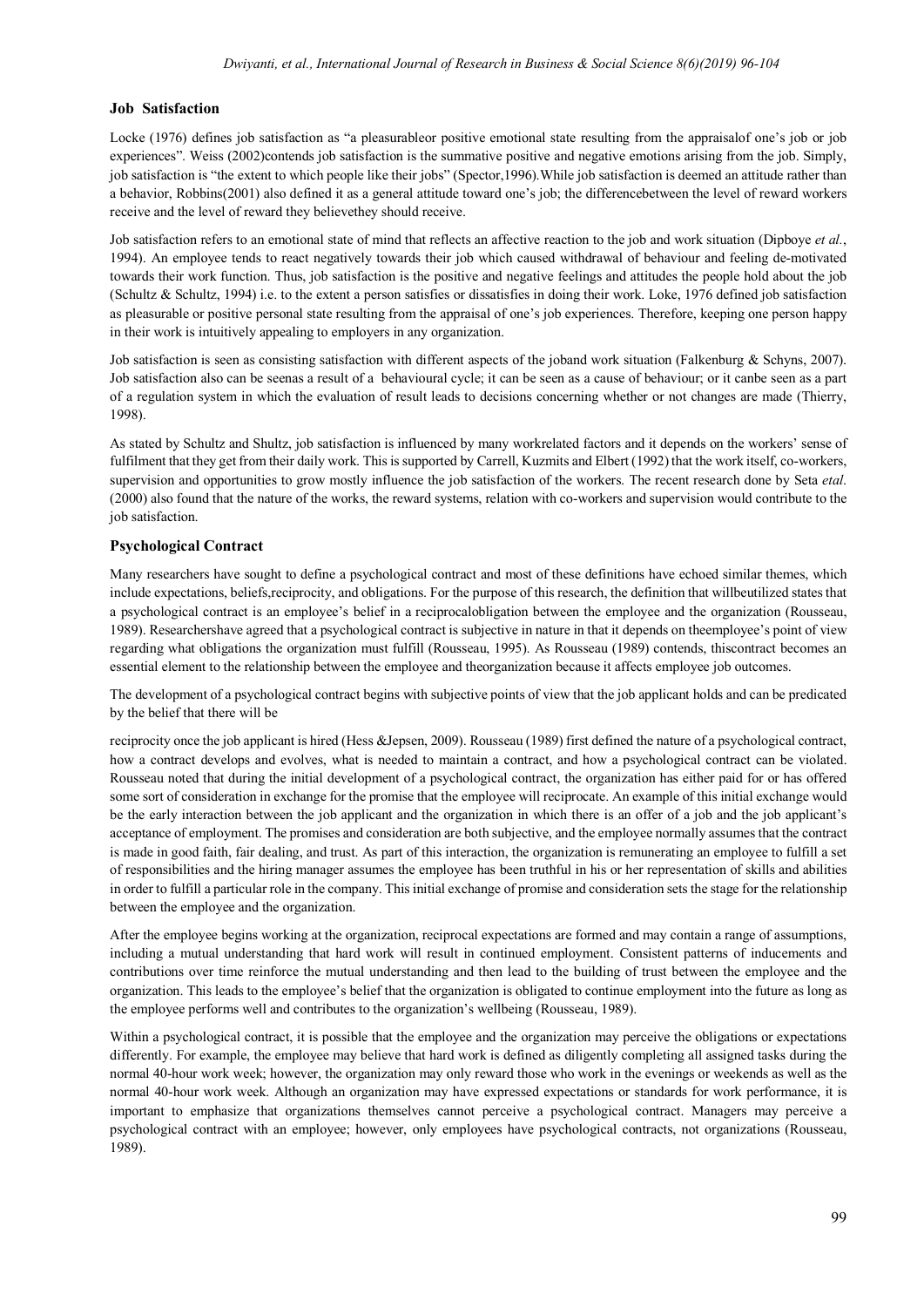## **Social Support**

Social support refers to a network of connections with other human beings that can provide assistance, support, and help for a person (Lambert, Altheimer, & Hogan, 2010). A lack of social support can lead employees to feel isolated and alone at work, exacerbating the effects of workplace stressors (Ileffe & Steed, 2000). In addition, social support can provide resources for people to deal more effectively with stressors, ultimately reducing job stress (Neveu, 2007).

Furthermore, social support is a valuable resource because it provides psychological support, assistance, feedback, and motivation for employees (Lambert et al., 2010). Most people are social creatures, and social support can be a positive element for employees (Cohen et al., 2000), but its benefits extend to both employees and employers. Social supportsystems can allow innovation to occur, which can result in quicker solutions to workplace issues, allowing work to become more productive and enjoyable. Conversely, a lack of social support can be seen as a form of resource depletion for prison workers, detracting from positive outcomes from work. Social support can be an excellent way to boost selfconfidence and self-esteem (Lambert et al., 2010). Social support can increase the likelihood that a staff member will bond with the job. In addition, the positive experiences with support can result in greater satisfaction from the job. Based on the social exchange theory, affective commitment arises due to positive work experiences that allow individuals to see the organization in a favorable light (Colquitt et al., 2013).

The social support's major forms are administrative support, supervisory support, coworker support, and family and friends support. Support from coworkers, supervisors, and management represents intra-organizational social support systems, while support from family and friends represents an extra-organizational support system (Lambert et al., 2010).

# **Research and Methodology**

This research uses quantitative methods. The subjects in this study were 274 employees of Retail Company sales staff in Purwokerto. Data collection methods used were the scale of job satisfaction, psychological contract scale, social support questionnaire, and turnover intention questionnaire.

The job satisfaction scale developed by Spector (1997) was designed based on nine aspects, namely salaries, promotions, superiors, additional benefits, awards, work rules, and procedures, work colleagues, work itself, and communication. The Contract Scale of Psychology, developed by Dwiyanti (2006) consists of three dimensions, namely Transactional, Relational, and Balance. The social support questionnaire, developed by Lambert (2016) consists of four types, namely administrative/organizational support, supervisor support, co-worker support, and family support. Turnover intention questionnaire consists of three items that measure the intention of respondents to quit their jobs. Turnover intention items were adopted from Khatri, Fern, and Budhwar (as quoted by Yücel, 2012).

Subjects responded to all items based on a 5-point Likert scale  $(1 =$  strongly disagree to  $5 =$  strongly agree). In this study, the job satisfaction questionnaire has alpha reliability of 0.900, the psychological contract scale has alpha reliability 0.893, while the social support questionnaire has alpha 0.857 reliability and the turnover intention questionnaire has a reliability of 0.895. The data analysis used is Partial Least Square (PLS) analysis technique with the SmartPLS 3.0 program.

# **Results and Discussion**

Description of research demographic data can provide information about research subjects on the variables studied. The demographic data in detail are explained in the table below:

| Description     | Frequency | Percent | Mean | <b>SD</b> |  |
|-----------------|-----------|---------|------|-----------|--|
| Gender:         |           |         |      |           |  |
| Male            | 130       | 47,4%   |      |           |  |
| Female          | 144       | 52,6%   |      |           |  |
| Total           | 274       | $100\%$ |      |           |  |
| Marital Status: |           |         |      |           |  |
| <b>Married</b>  | 167       | 60,9%   |      |           |  |
| <b>Single</b>   | 107       | 39,1%   |      |           |  |
| Total           | 274       | $100\%$ |      |           |  |
| Age             |           |         | 28   | 6.77      |  |
| Work Experience |           |         | 5.7  | 3.69      |  |

|  | Table 2: Characteristics of Respondents |
|--|-----------------------------------------|
|  |                                         |

Based on the characteristics of the respondents, the majority of the 274 respondents were women (52.6%), and married respondents were 167 (60.9%). The average age of respondents is 28 years and the average work experience is 5.7 years.

In this study hypothesis testing used Partial Least Square (PLS) analysis techniques with the SmartPLS 3.0 program. Following is the scheme of the PLS program model that was tested: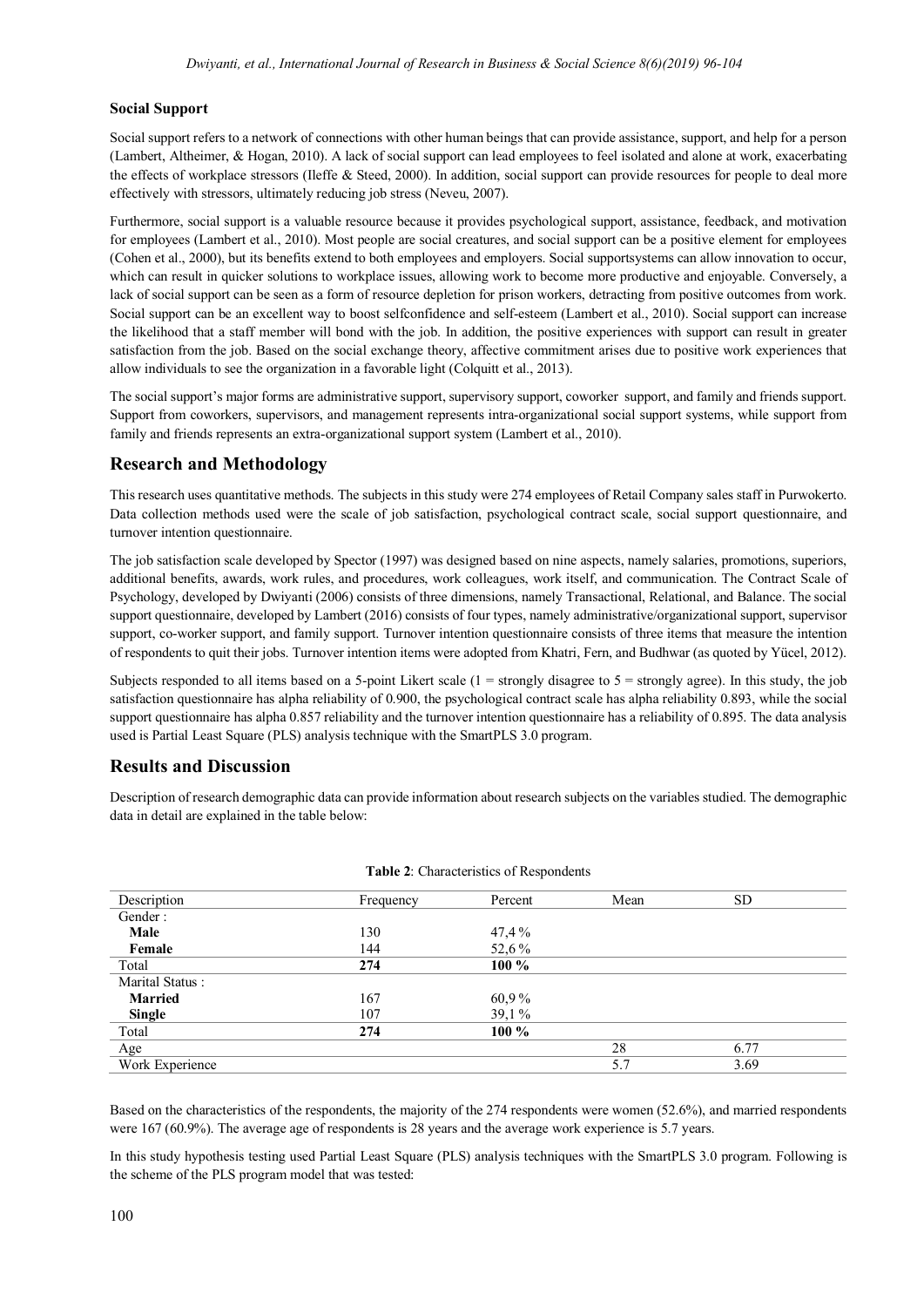

**Figure 1:** The Research Model

The measurement model was evaluated by assessing the convergent validity, which is measured by loading, the average variance extracted (AVE) and the composite reliability (CR) result. The result revealed good items loading above the recommended threshold (0.7) by Hair, et al (2014). The items which showed lower than 0.7 were dropped. The result of the average variance extracted (AVE) indicates a value above 0.5 recommended threshold (Hair, et. al.,2006). Composite Reliability (CR) is a part that is used to test the reliability value of an indicator on a variable. Reliability testing with composite reliability can be strengthened using alpha cronbach values. The recommended minimum composite reliability value is 0.70, although the value of composite reliability from 0.60 to 0.70 can still be considered acceptable (Hair, Ringle and Sarstedt, 2011). The summary of the measurement model in this study is presented in Table 3 below.

| Latent Variable         | Items             | MV   | <b>SD</b> | Outer   | Cronbach's | <b>CR</b> | <b>AVE</b> |
|-------------------------|-------------------|------|-----------|---------|------------|-----------|------------|
|                         |                   |      |           | Loading | Alpha      |           |            |
| <b>Job Satisfaction</b> |                   |      |           |         |            |           |            |
|                         | JSF <sub>03</sub> | 3.61 | 0.73      | 0.895   | 0.879      | 0.725     | 0.784      |
|                         | JSF18             | 3.54 | 0.85      | 0.876   |            |           |            |
| Psychological Contract  |                   |      |           |         |            |           |            |
|                         | PC <sub>09</sub>  | 3.13 | 0.81      | 0.768   | 0.864      | 0.790     | 0.614      |
|                         | PC10              | 3.45 | 0.77      | 0.816   |            |           |            |
|                         | <b>PC16</b>       | 3.86 | 0.68      | 0.803   |            |           |            |
|                         | PC23              | 3.42 | 0.63      | 0.747   |            |           |            |
| Social Support          |                   |      |           |         |            |           |            |
|                         | <b>SS02</b>       | 3.42 | 0.74      | 0.772   | 0.868      | 0.771     | 0.687      |
|                         | <b>SS11</b>       | 3.5  | 0.73      | 0.855   |            |           |            |
|                         | <b>SS13</b>       | 3.67 | 0.70      | 0.857   |            |           |            |
| Turnover Intention      |                   |      |           |         |            |           |            |
|                         | TOI01             | 2.30 | 0.83      | 0.908   | 0.903      | 0.839     | 0.756      |
|                         | <b>TOI02</b>      | 2.41 | 0.79      | 0.877   |            |           |            |
|                         | <b>TOI03</b>      | 2.41 | 0.87      | 0.821   |            |           |            |

Note: Mean value (MV); Standard deviation (SD); Composite reliability (CR); Average variance exchange (AVE).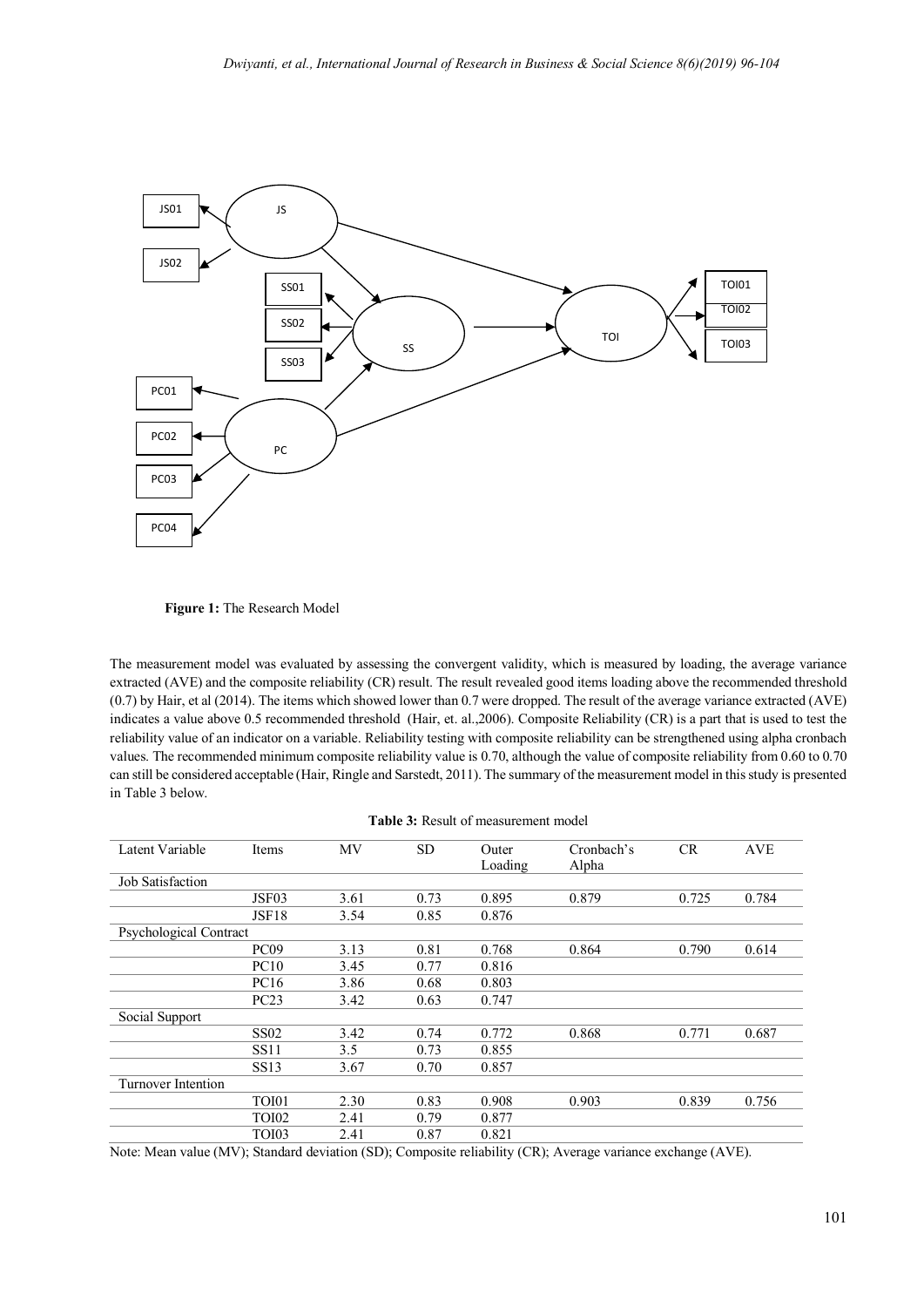Based on the results of testing the measurement model shown in table 3, all indicators have a loading factor and AVE above the threshold, which are 0.70 and 0.50 respectively, so the data above shows all indicators declared feasible or reliable for research use.

In order to test the constructs' convergent and discriminant validity, additional analyses were run by comparing the AVE and correlation between constructs. A comparison of the correlation with the square root of AVE (as shown in bold in Table 3) indicates that the correlation between two constructs is less than the square root of AVE of both groups. This means that discriminant validity exists (Hulland, 1999). Therefore the results supported adequate convergent and discriminant validity of the constructs in the model.

|                               | <b>Job Satisfaction</b> | <b>Psychological Contract</b> | <b>Social Support</b> | <b>Turnover Intention</b> |
|-------------------------------|-------------------------|-------------------------------|-----------------------|---------------------------|
| <b>Job Satisfaction</b>       | 0.886                   |                               |                       |                           |
| <b>Psychological Contract</b> | 0.525                   | 0.784                         |                       |                           |
| <b>Social Support</b>         | 0.515                   | 0.636                         | 0.829                 |                           |
| <b>Turnover Intention</b>     | $-0.363$                | $-0.461$                      | $-0.318$              | 0.869                     |

### **Table 4:** Discriminant validity assessment

Hypothesis testing is done to analyze the causal relationship (causality) between the variables in the model based on critical ratio values (CR). In the case of PLS-SEM, CR is known as the t-stat value. The T-value is obtained through a bootstrap routine and must be more than 1.96 (Chin, 1998). If the t-stat value is higher than 1.96 (sig. 5% two sides) and has a positive relationship (see hypothesis), the hypothesis is supported. The results of hypothesis testing can be observed in Table 5.

#### **Tabel 5:** Results of the structural model analysis.

| Relationship                                                                                                                                                                                                            | Std Beta | <b>Std Error</b> | t-value | P Values | Decision  |
|-------------------------------------------------------------------------------------------------------------------------------------------------------------------------------------------------------------------------|----------|------------------|---------|----------|-----------|
| JSF > TOI                                                                                                                                                                                                               | $-0.135$ | 0.077            | 1.742   | 0.082    | NS        |
| PC > TOI                                                                                                                                                                                                                | $-0.243$ | 0.091            | 2.680   | 0.008    | Supported |
| SS > TOI                                                                                                                                                                                                                | 0.054    | 0.085            | 0.635   | 0.526    | NS        |
| JSF > SS                                                                                                                                                                                                                | 0.227    | 0.067            | 3.394   | 0.001    | Supported |
| PC > SS                                                                                                                                                                                                                 | 0.455    | 0.060            | 7.001   | 0.000    | Supported |
| Matan $\mathcal{R}$ and $\mathcal{L}_{\text{cont}}$ of $\mu > 0$ $0.5$ , $\mathcal{R}_{\text{tot}} > 0.01$ , $\mathcal{R}_{\text{tot}} > 0.001$ , $\mu_{\text{tot}} = \mu_{\text{tot}}$ and $\mathcal{L}_{\text{cont}}$ |          |                  |         |          |           |

Notes: \*Significant at  $p < 0.05$ ; \*\* $p < 0.01$ ; \*\*\* $p < 0.001$ ; ns = not significant.

| <b>Table 6:</b> Mediation analysis results |
|--------------------------------------------|
|--------------------------------------------|

| Hypo<br>thesis | Relationship   | Std<br><b>Beta</b> | Std<br>Error | t-value | <b>P</b> Values | VAF      | 95%<br>Interval   | Confidance | <b>Decision</b> |
|----------------|----------------|--------------------|--------------|---------|-----------------|----------|-------------------|------------|-----------------|
| H <sub>3</sub> | JSF > SS > TOI | 0.012              | 0.021        | 0.582   | 0.561           | $-0.097$ | $(-0.024, 0.062)$ |            | NS              |
| H4             | PC > SS > TOI  | 0.025              | 0.039        | 0.627   | 0.531           | $-0.110$ | $(-0.052, 0.102)$ |            | NS              |

Notes: \*Significant at  $p < 0.05$ ; \*\* $p < 0.01$ ; \*\*\* $p < 0.001$ ; ns = not significant.

Based on the results of the structural model in this study (table 5), it shows that there is a significant relationship of Psychological contract with Turnover Intention, which is shown by the Psychological contract ( $\beta = -0.243$ ,  $t = 2.680$ ,  $p = 0.008$ ), so the hypothesis is supported. The results of this study support Collins (2010) research showing that psychological contracts significantly influence turnover intention. Chin and Hung (2013) consider it necessary to reduce the turnover intention level by considering the psychological contract and increasing the resilience of employees facing difficulties.

Whereas job satisfaction ( $\beta = -0.135$ ,  $t = 1,742$ ), and social support ( $\beta = 0.054$ ,  $t = 0.635$ ) are not supported for Turnover Intention. Based on the testing of the mediation hypothesis as shown in table 6, the results of the effect of direct job satisfaction on Turnover Intention are not significant (P-Value> 0.05), while the direct effect of the Psychological contract on Turnover Intention is significant (P-value <0.05). Thus the first step in the procedure for testing the mediating effect for job satisfaction is not fulfilled, while for the Psychological contract variable it is fulfilled and can be continued in the next stage. The next step is the influence of independent variables with mediating variables must be significant. Based on the results in table 5, it can be seen that the effect of Psychological contracts on social support is significant (P-value <0.01), while the effect of job satisfaction, on social support is not significant. (Pvalues $> 0.05$ ).

The next step is to look at the VAF value to see the amount of variance in Turnover Intention variables that can be explained by the Psychological contract variable through social support variables. The result shows that VAF is 11%. So it can be concluded that the effect of Psychological contracts on Turnover Intention by using Social Support as a mediating variable has no effect because the value of VAF is less than 20%. If the VAF value is above 80%, indicates full mediation (full mediation). If the VAF is worth 20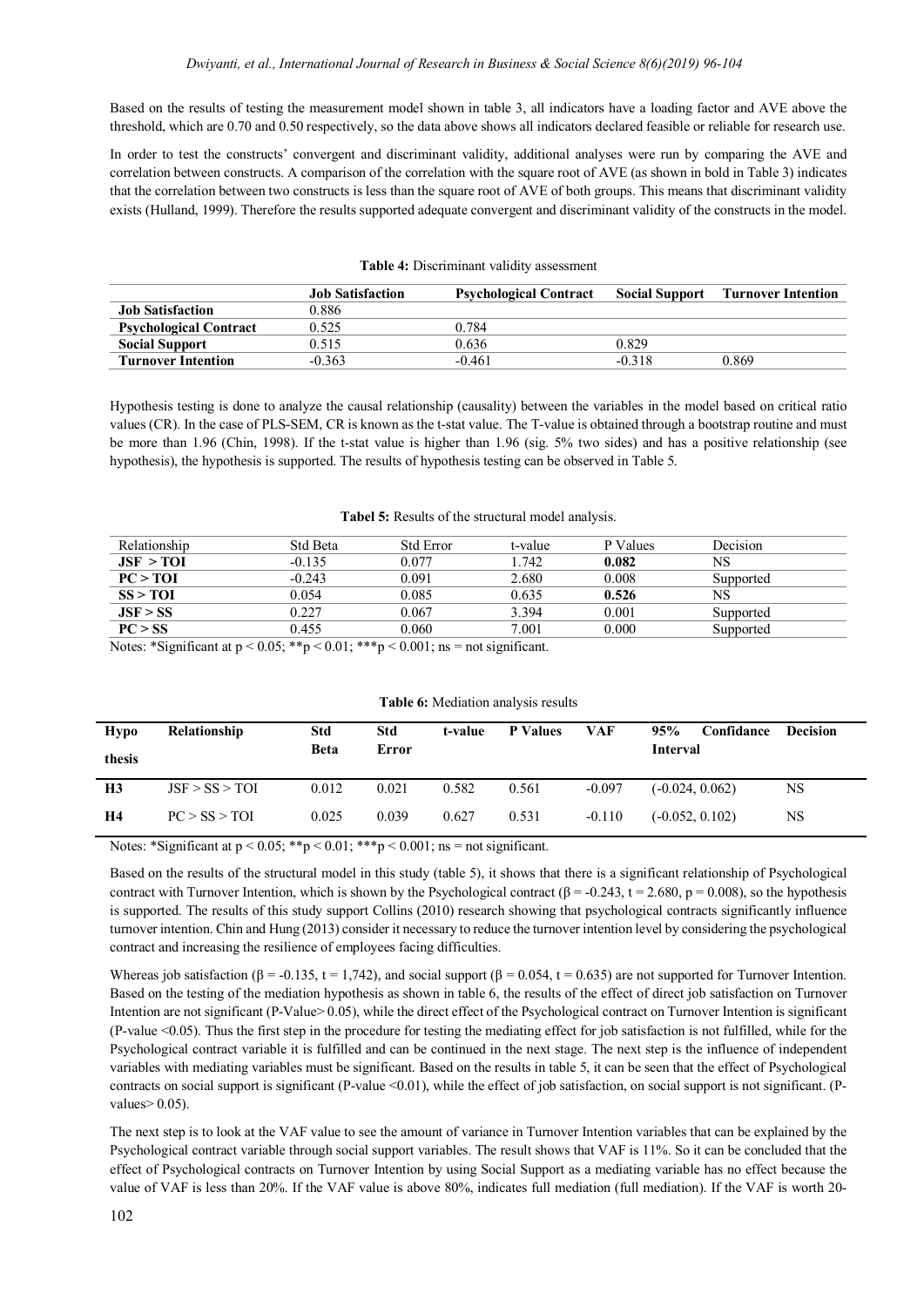80%, it can be categorized as a partial mediator (partial mediation). The value of VAF if less than 20% can be concluded that there is almost no mediating effect (Hair et al., 2013).

## **Conclusions**

The results of this study are not in accordance with previous studies. According to Lambert et al, (2010) social support can increase the likelihood that staff members will be tied to work. Many studies conducted among employees in western countries consistently also show a negative and significant relationship between job satisfaction and turnover intention (Duraisingam et al., 2009). Likewise, research conducted in Eastern countries, for example in China also supports the general notion of a negative relationship between job satisfaction and turnover intentions among employees (Yang, 2008). It is, therefore, reasonable to conclude that regardless of the differences between the two cultures, job satisfaction is negatively related to turnover intention among employees. However, this is different from the results of research conducted in Indonesia that job satisfaction is not related to turnover intentions. Especially in Javanese society, the characteristic that is quite typical of Javanese society is harmony and respect. Pillars are interpreted as a harmonious state without disputes and contradictions while respect means awareness of places and tasks so that harmonious unity is created (Magnis and Suseno, 2003).

The results can be concluded that there is a significant relationship between Psychological contracts with Turnover Intention. Further results also show that there is a significant relationship between job satisfaction and psychological contracts with social support. Based on the mediation analysis, the effect of job satisfaction, psychological contract on Turnover Intention with social support as a mediating variable has no effect.

## **References**

- Arnold, T. J., & Landry, T. D. (2006). The effects of polychronic-orientation upon retail employee satisfaction and turnover. *Journal of Retailing, 82*(4), 319-330.
- Bigliardi, B., Petroni, A., & Ivo Dormio, A. (2005). Organizational socialization, career aspirations and turnover intentions among design engineers. Leadership & Organization Development Journal, 26 (6), 424–441
- Blau, G. (2000). Job organizational, professional context antecedents as predictors of intent for inter-role work transitions*. Journal of Vocational Behavior,* 56(3), 330-445.
- Carrell, M.R., Kuzmits, F.E. & Elbert, N.F. (1992). Personnel/ Human Resource Management. New York: MacMillan.
- Chin, W. W. (1998). *The partial least squares approach for structural equation modeling. In G. A. Marcoulides (Ed.), Modern methods for business research (pp. 295–336).* London: Lawrence Erbaum Associates.
- Chin, P.-L., & Hung, M.-L. (2013). Psychological Contract Breach And Turnover Intention : The Moderating Roles Of Adversity Quotient And Gender, *41*(1), 843–860.
- Collins, M. D. (2010). The Effect Of Psychological Contract Fulfillment On Manager *Turnover* Intentions And Its Role As A Mediator In A Casual, Limited-Service Restaurant Environment. *International Journal Of Hospitality Management*, *29* (4), 736-742
- Colquitt et al. (2013). *Organizational Behavior: Essentials for Improving Performance and Commitment*. McGraw-Hill Higher Education.
- Dipboye, R.L., Smith, C.S. & Howell W.C. (1994). *Understanding Industrial and Organizational Psychology*. United States of America: Harcourt Brace College Publisher.
- Dwiyanti, R. (2006). Peran Kecerdasan Emosi Dan Budaya Organisasi Terhadap Kontrak Psikologis. *Tesis.* Yogyakarta : Universitas Gadjah mada.
- Duraisingam, V., Pidd, K., & Roche A.M. (2009). The impact of work stress and job satisfaction on turnover intentions: A study of Australian specialist alcohol and other drug workers. Drugs: education, prevention and policy, 16(3): 217–231
- Firth, L., David J. Mellor, K Moore, A. Loquet, C (2004) "How can managers reduce employee intention to quit?", Journal of Managerial Psychology, Vol. 19 Issue: 2, pp.170-187, https://doi.org/10.1108/02683940410526127
- Glissmeyer, M., Bishop J. W., dan Fass, R. D. (2008). Role conflict, role ambiguity and intention to quit the organization: The case of law enforcement. Academy of Management Journal, 40 (1), 82-111.
- Ghiselli, Lopa, dan Bai (2001). Job satisfaction, life satisfaction, and turnover intent among food-service managers. *The Cornell Hotel and Restaurant Administration Quarterly.* Volume 42, Issue 2.
- Gregory, D.M, Way, C.Y., LeFort, S., Barrett, B. J. & Parfey, P.S (2007). Predictors of registered nurses' organizational commitment and intent to stay. Healthcare Management Review, 32(2), 119-27
- Hair, J., Black, B. Babin, B., Anderson, R. and Tatham, R. (2006). *Multivariate Data Analysis (6th edition).* Upper Saddle River, NJ: Prentice-Hall.
- Hair J.F., Ringle C.M. & Sarstedt M. 2011. PLS-SEM: Indeed a silver bullet. *The Journal of Marketing Theory and Practice* 19 (2): 139–152.
- Hair, J. F., Hult, G. T. M., Ringle, C. M., & Sarstedt, M. (2013). *A Primer on Partial Least Squares Structural Equation Modeling (PLS-SEM).* Thousand Oaks: Sage.
- Hair Jr, J. F., Hult, G. T. M., Ringle, C., & Sarstedt, M. (2014). *A primer on partial least squares structural equation modeling (PLS-SEM)*. Sage Publications.